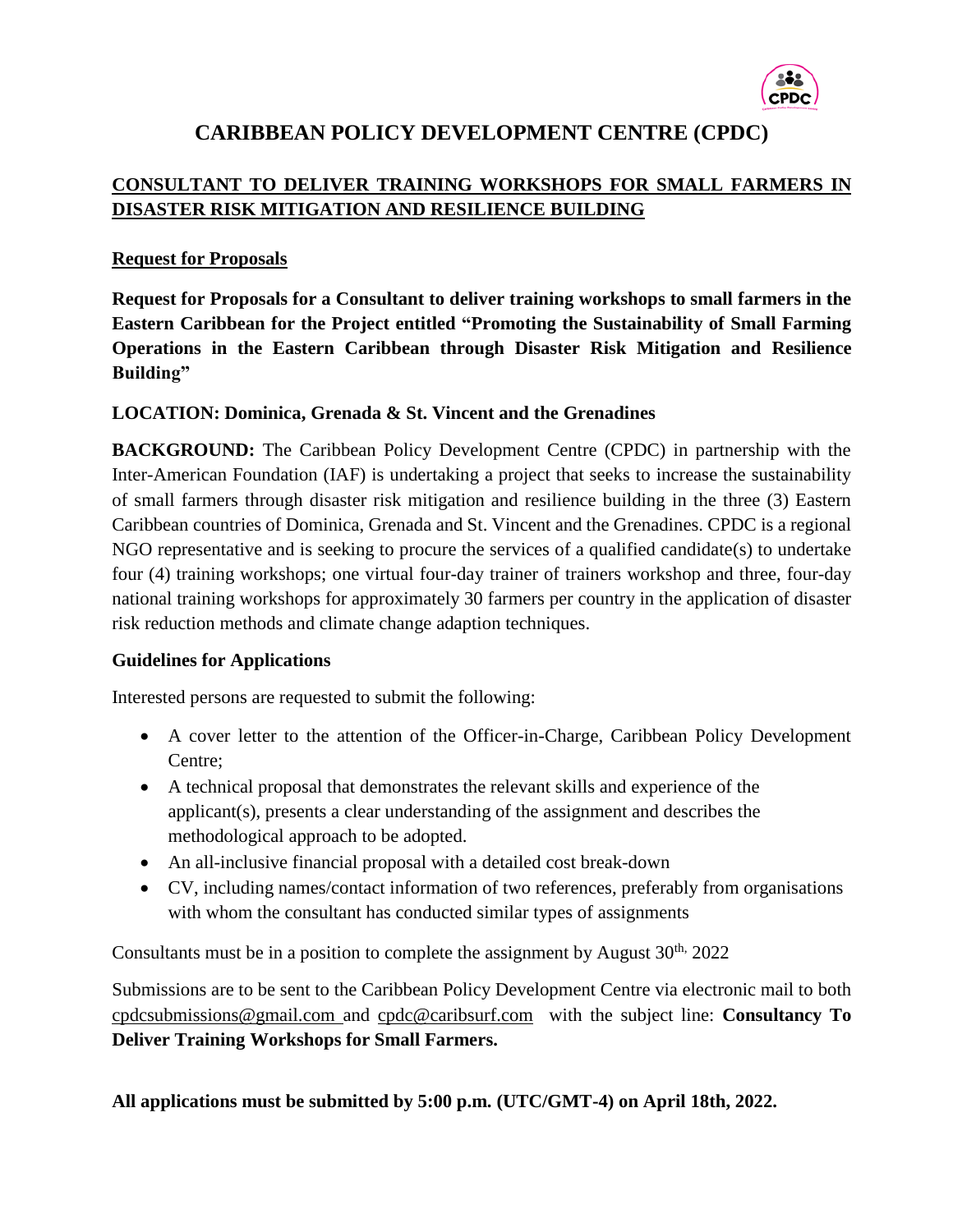

# **TERMS OF REFERENCE**

# **Consultancy to Conduct Training in Disaster Risk Mitigation and Resilience Building for Small Farmers in the Eastern Caribbean**

#### **I. BACKGROUND**

The Caribbean Policy Development Centre (CPDC) is a legally registered non- profit headquartered in Barbados and established in 1991. CPDC serves as a regional umbrella non-governmental organisation (NGO), which supports organisations comprising small farmers, women, youth, Indigenous People, rural populations and faith-based organisations located across the Caribbean Community (CARICOM). CPDC also has strong networking partnerships with organisations representing persons with disabilities, artisans, micro entrepreneurs, and workers. Altogether it serves some thirty-three (33) regional, sub-regional, national and community-based NGOs tackling economic, social, and cultural issues facing the Caribbean. The Centre also has working relationships with many other NGOs and development partners across the region.

The organisation was mandated to work with NGOs and civil society to understand how policies affecting Caribbean people are made; to share information about policies and the decision-making processes; to work to influence and bring change to the developmental process; and to support and lobby for policies that improve the lives of Caribbean people. In fulfilling its mandate, CPDC seeks to build the confidence and the capacity of the Caribbean peoples to influence public policy. Our main work modalities are research, training, advocacy, publications, public education, and institutional strengthening. CPDC is officially recognised, both regionally and internationally, as the principal representative of Caribbean NGOs working with such organisations CARICOM/CARIFORUM, Commonwealth Foundation, UN System Agencies, among others.

CPDC with support from the Inter-American Foundation (IAF) and in collaboration with the Agency for Rural Transformation (Grenada), the Dominica National Council of Women (DNCW) and the Windward Islands Farmers Association (WINFA) is implementing a project titled *Promoting the Sustainability of Small Farming Operations in the Eastern Caribbean through Disaster Risk Mitigation and Resilience Building".* 

CPDC and its partners recognize that small farmers face many problems with maintaining their livelihoods particularly due to the region's vulnerability to the increasing frequency of tropical storms, hurricanes, flash flooding, drought, and invasive species. In 2017 the Caribbean island of Dominica having been impacted by Hurricane Maria saw its agricultural sector significantly devastated. The effect of the hurricane directly undermined income and food and nutrition security for an island heavily dependent on its agricultural exports. The island was also a significant exporter of vegetables, tubers and fruits for other Caribbean countries thus highlighting that devastation in one Caribbean country could lead to shortages and food insecurity among other islands in the region. As with Hurricane Maria in Dominica, Hurricane Irma also severely impacted the agricultural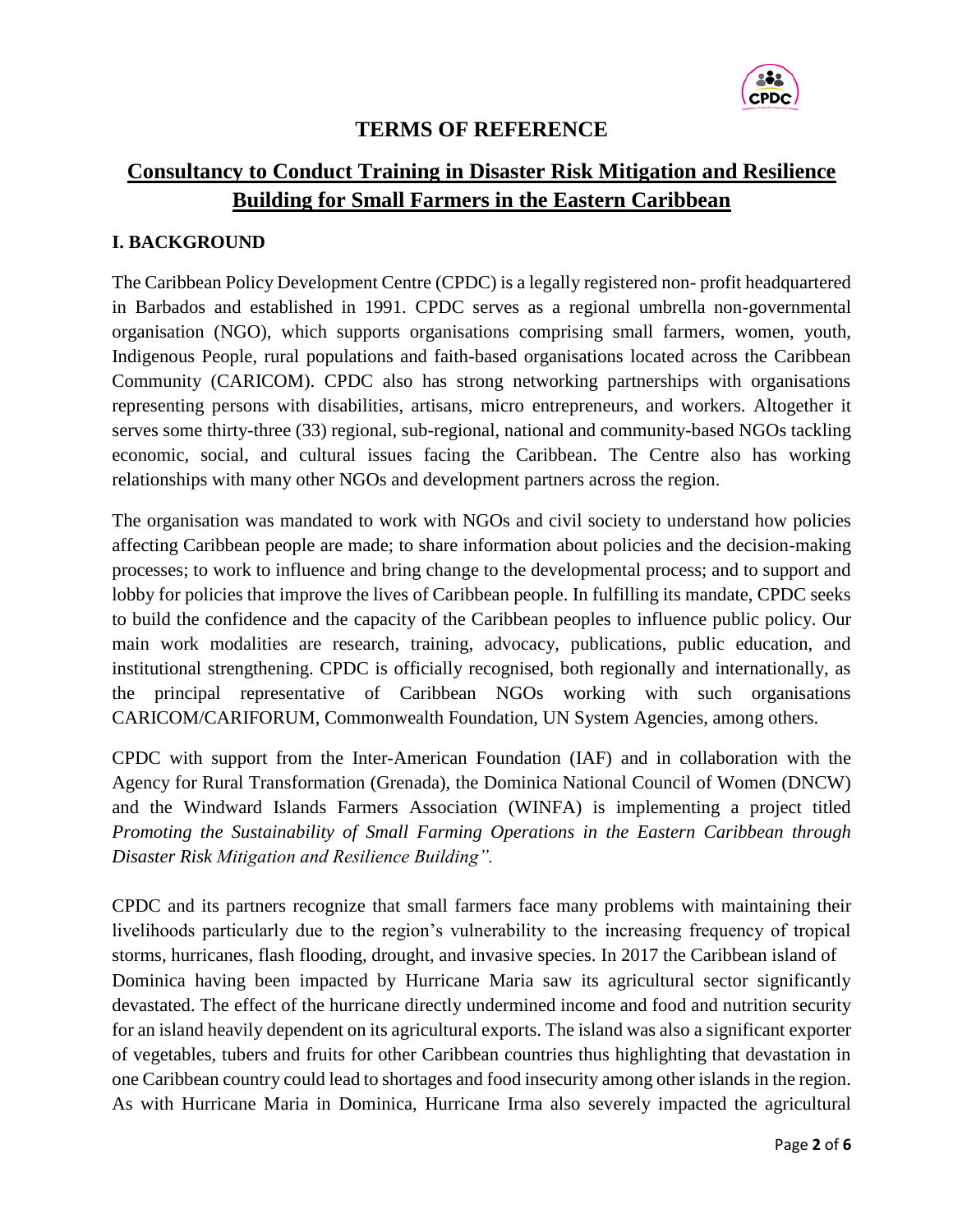

sectors in Antigua and Barbuda and St. Kitts and Nevis. All of these hazards have serious consequences for small farmers and their households, who have limited adaptive capacity to deal with the threats to their operations, and consequently, their income. Small farmers are among the most at-risk social sectors in the region and have limited economic options particularly when faced with losses to their operations.

A Situational Analysis of small farmers in Dominica, Grenada and St. Vincent and the Grenadines conducted by CPDC (2020) assessed small farmers' knowledge, vulnerabilities and level of preparedness to respond to the threats of natural disaster. The report identified three critical areas for support to farmers (1) Water Management (2) Soil Management and (3) Crop Management. These three areas are critical for the development of any training programme for regional small farmers.

CPDC and its partners believe that the livelihoods of small-farmers (one of the key populations it serves) have not been sufficiently prioritized amidst the many initiatives at the macro level as regards infrastructural risk reduction, sectoral preparedness, national policy formulation and community disaster response plans. Technical support, and financial resources for mitigation tend to be lacking as regards small-farmers.

This project therefore seeks to address these issues through the provision of awareness raising and training in disaster risk mitigation and resilience building for small farmers. In the context of the aforementioned, CPDC will undertake four (4) training workshops; one virtual four-day trainer of trainers workshop and three, four-day national training workshops for approximately 30 farmers per country in the application of disaster risk reduction methods and climate change adaption techniques. The goal of the project is to enhance the livelihood and ability of rural farmers to adapt to disaster risks especially those influenced by climate change.

It is against this background that CPDC requests the support of a consultant with technical expertise and experience in the areas of agriculture, disaster risk mitigation and climate change adaptation.

# **II. PURPOSE AND OBJECTIVES**

CPDC is desirous of contracting a consultant to undertake four training workshops; one virtual four-day trainer of trainers workshop and three, four day training workshops in Dominica, Grenada and St. Vincent and the Grenadines for thirty small farmers in each country. The training will focus on disaster risk mitigation strategies and techniques to enable farmers to adequately prepare for a range of natural hazards particularly those linked to climate change impacts.

#### **General Objective**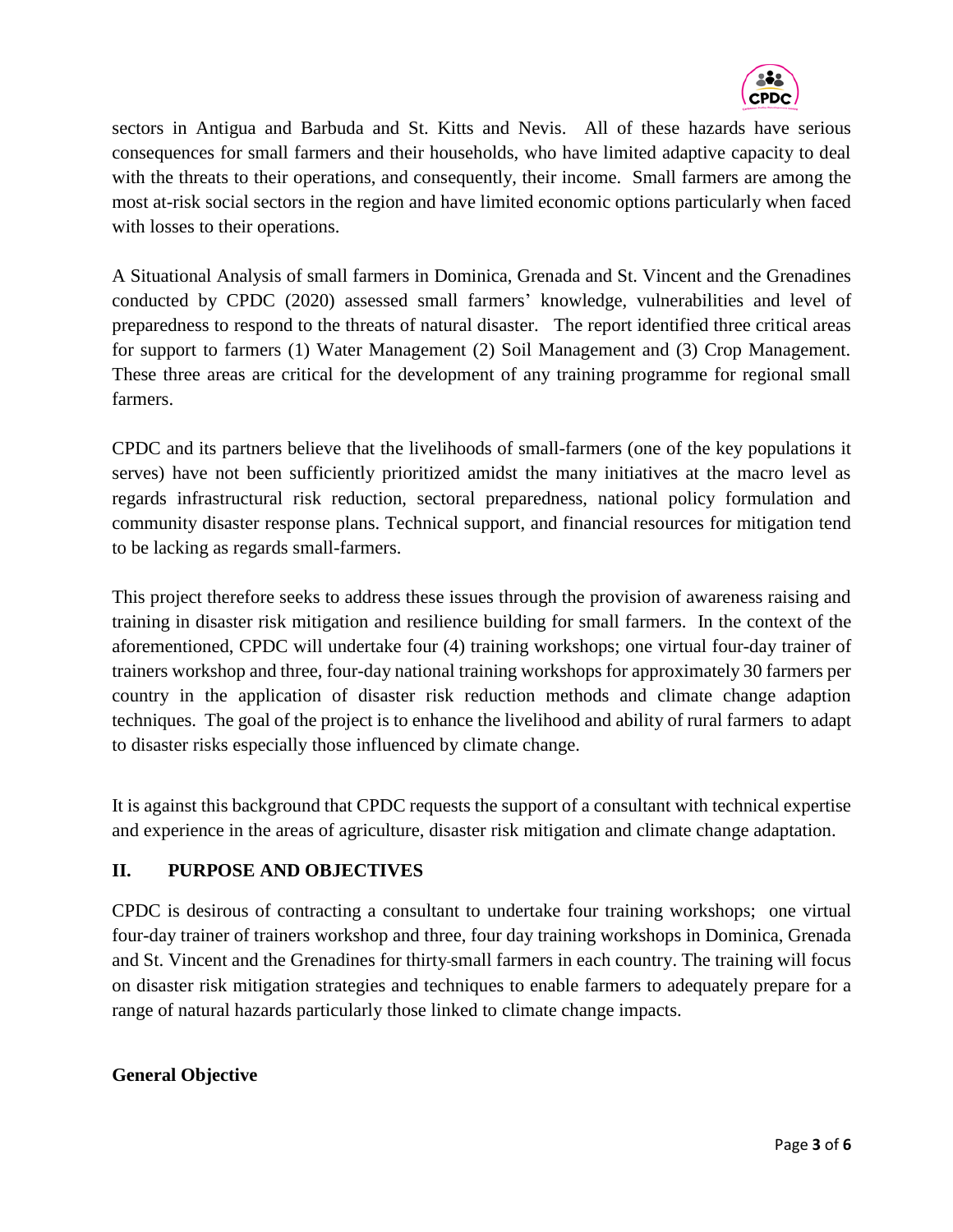

The aim of the consultancy is to build the capacity of small farmers in three Caribbean Counties by improving their ability to respond to the threat of natural hazards through disaster risk mitigation and resilience building.

## **Specific Objectives**

- 1. To develop and deliver one virtual four-day trainer of trainers workshop on disaster risk mitigation and resilience building for small farming operations covering all relevant areas to DRM and small farming challenges based on the CPDC Small Famers Training Manual.
- 2. To formulate and deliver three, four-day disaster risk management training workshops for 30 small farmers in each of the three countries, Dominica, Grenada and St. Vincent and the Grenadines based on the CPDC Small Famers Training Manual.
- 3. To develop any additional materials related to the training including handouts.
- 4. To produce one (1) detailed post-workshop report.

## **III. INSTITUTIONAL PROFILE/ CONSULTANCY REQUIREMENTS**

#### **A. Experience**

- 1. A post-graduate degree in Agricultural Science, Climate Science, Environmental Studies, Disaster Management or a relevant Natural or Social Science qualification;
- 2. At least seven (7) years proven experience having undertaken similar assignments;
- 3. Demonstrated experience working in the agricultural sector, and/or a regional or international agricultural development institution on matters promoting disaster risk management, climate change adaptation and sustainable farming practices for small farmers;
- 4. Demonstrated experience in delivering training or extension services to small farmers.

#### **B. Skills and Competencies**

- Proven track record in working with small farmers and/or other vulnerable populations;
- Proven skills in delivering adult training programmes;
- Evidence of having undertaken similar assignments in the past 5 years;
- Proven writing skills to deliver high quality reports.

#### **IV. DURATION OF THE ASSIGNMENT**

The consultancy will run for 28 days over the period May  $1<sup>st</sup>$ , 2022, to August 31 $<sup>st</sup>$ , 2022.</sup>

#### **V. DELIVERABLES**

The Consultant is to produce the deliverables as highlighted below:

o A detailed training plan within one-week of undertaking the assignment inclusive of the topics to be covered, training methodology and practical sessions to be undertaken;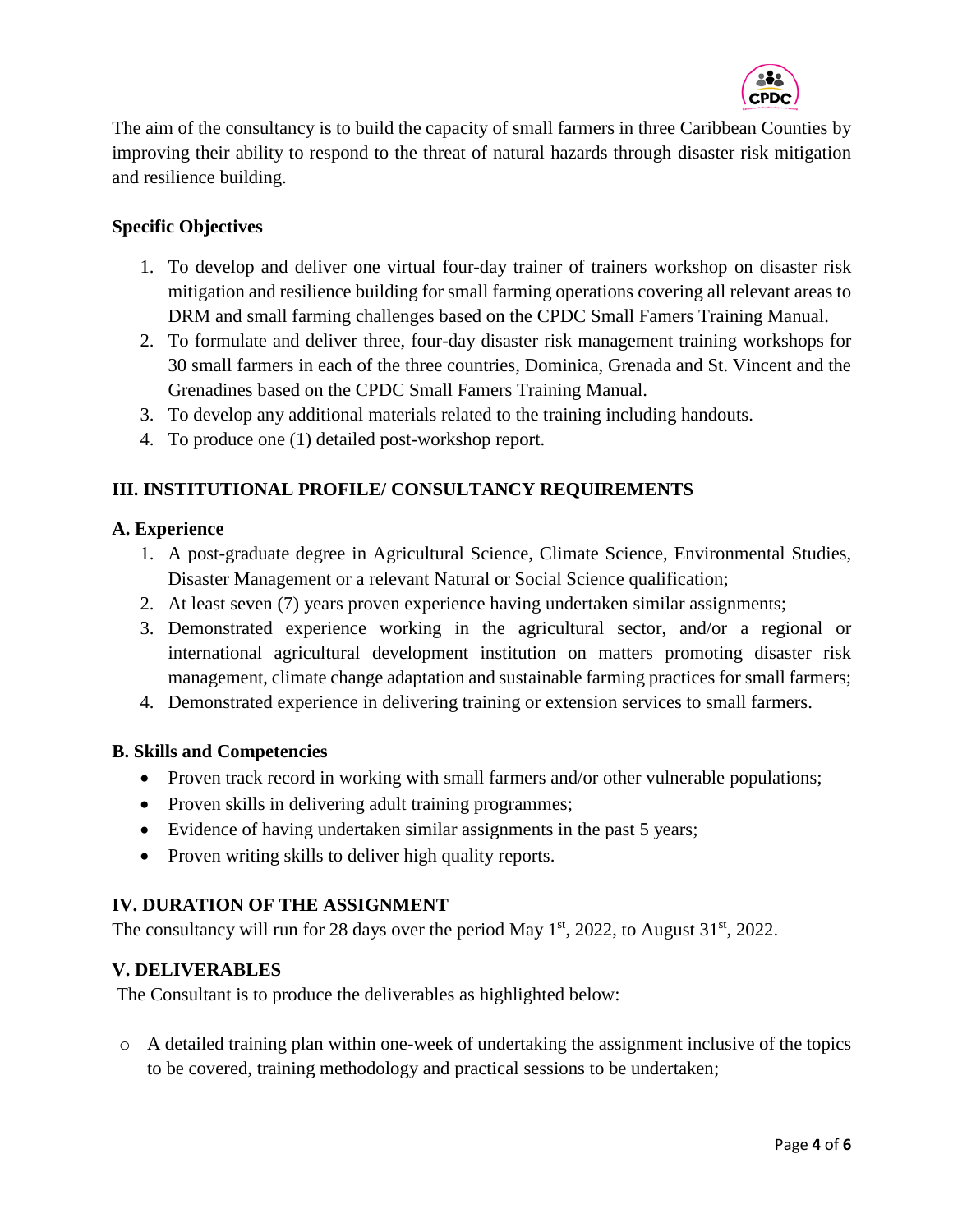

- o One virtual four-day trainer of trainers workshop on disaster risk mitigation for small farming operations covering all relevant areas to DRM and small farming challenges. The CPDC Small Farmers Training Manual will be utilized as a guidance document for all training activities and the following elements should be included in all trainings along with other country-specific elements:
	- o The Impacts of Natural Hazards on Farming Operations
	- o Coping with Drought Conditions
	- o Coping Extreme Rainfall Events
	- o Coping Extreme Wind Events
	- o Post Disaster Recovery and Confronting Climate Change
- o Three, four-day training workshops completed in Dominica, Grenada, and St. Vincent (one workshop per country)
- o One (1) detailed post-workshop report (15-page maximum, excluding appendices) detailing the highlights, participant feedback, challenges and any recommendations for future training to be delivered one week following the completion of the trainings.

# **VI. ADMINISTRATION**

The Consultant shall report to the Officer-in-Charge and/or any CPDC representative as designated in writing.

# **VII. GUIDELINES FOR APPLICATIONS**

- Interested persons are requested to submit the following:
- A cover letter to the attention of the Officer-in-Charge, Caribbean Policy Development Centre;
- A technical proposal that demonstrates the relevant skills and experience of the applicant(s), presents a clear understanding of the assignment and describes the methodological approach to be adopted.
- An all-inclusive financial proposal with a detailed cost break-down.
- CV, including names/contact information of two references, preferably from entities/organisations with whom the consultant has conducted similar types of assignments.
- Consultants must be in a position to complete the assignment by August  $30<sup>th</sup> 2022$

Submissions are to be sent to the Caribbean Policy Development Centre via electronic mail **cpdcsubmissions@gmail.com and copy [cpdc@caribsurf.com](mailto:cpdc@caribsurf.com)** with the subject line: **CONSULTANCY TO DELIVER TRAINING WORKSHOPS FOR SMALL FARMERS** 

All applications must be submitted by Monday, **April 18 th, 2022 by 5:00 p.m. (UTC/GMT -4).**

Consultants must be in a position to complete the assignment by August  $31<sup>st</sup>$ , 2022.